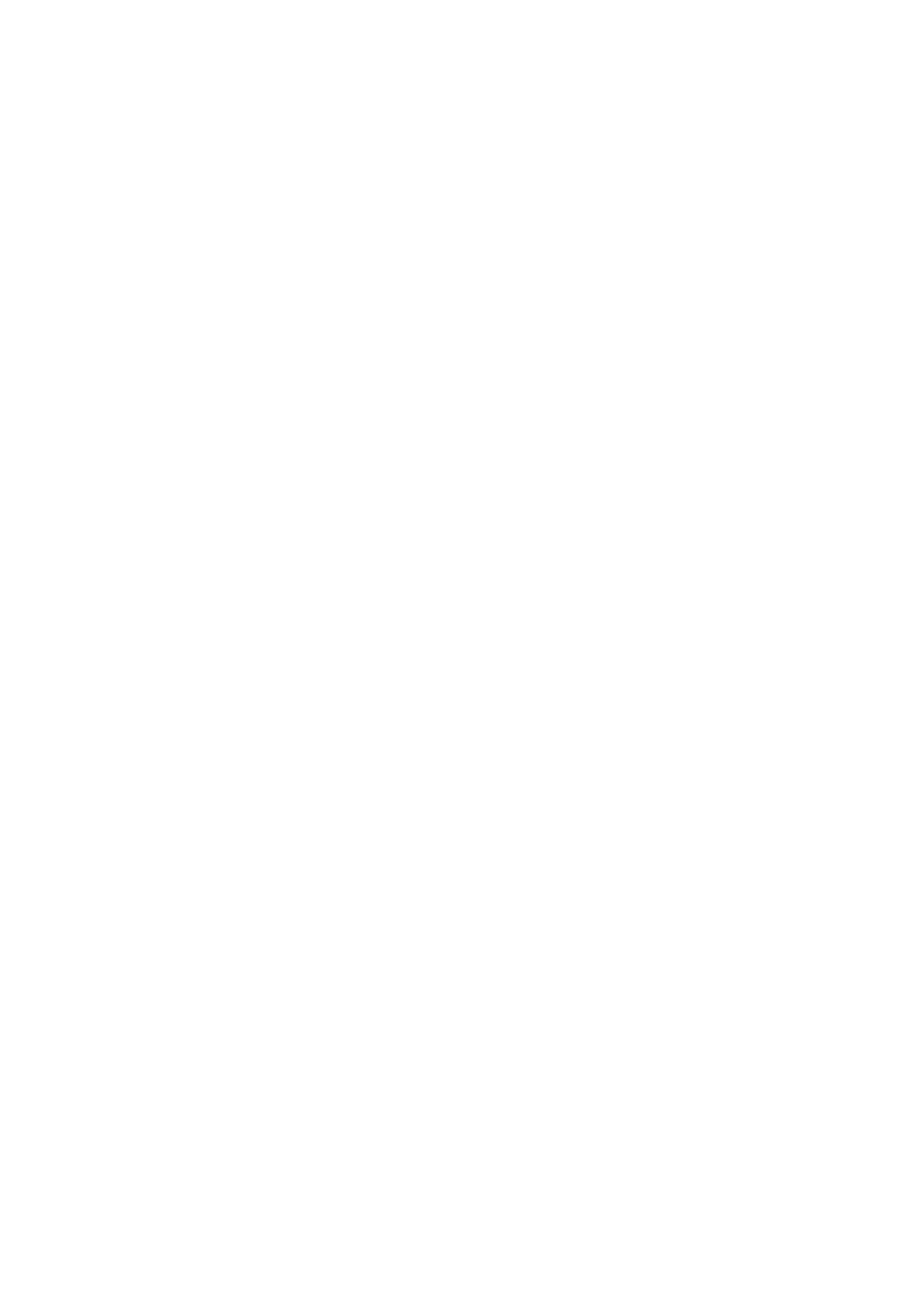### Western Australia

# Road Traffic (Omnibus) Regulations 1975

# **Contents**

| Citation                                                   |            |
|------------------------------------------------------------|------------|
| Application                                                |            |
| Interpretation                                             |            |
| Person who is drunk, etc. may not be carried on<br>omnibus | 2          |
| Driver not to allow excessive number of                    |            |
| passengers, or smoking, etc.                               | 2          |
| Driver or bus inspector may request person to              |            |
| leave omnibus                                              | 3          |
| Person not to interfere with driver of omnibus             | 4          |
| Persons not to smoke, etc., on omnibus                     | 4          |
| Record of drivers to be kept                               | $\sqrt{5}$ |
| Driver, etc., to hand in lost property                     | 5          |
| Drivers, etc., not to demand or receive excessive          |            |
| fares                                                      | 7          |
| Penalty                                                    | 7          |
| <b>Notes</b>                                               |            |
| Compilation table                                          | 8          |
|                                                            |            |

# Defined terms

Version 01-c0-03 page i Published on www.legislation.wa.gov.au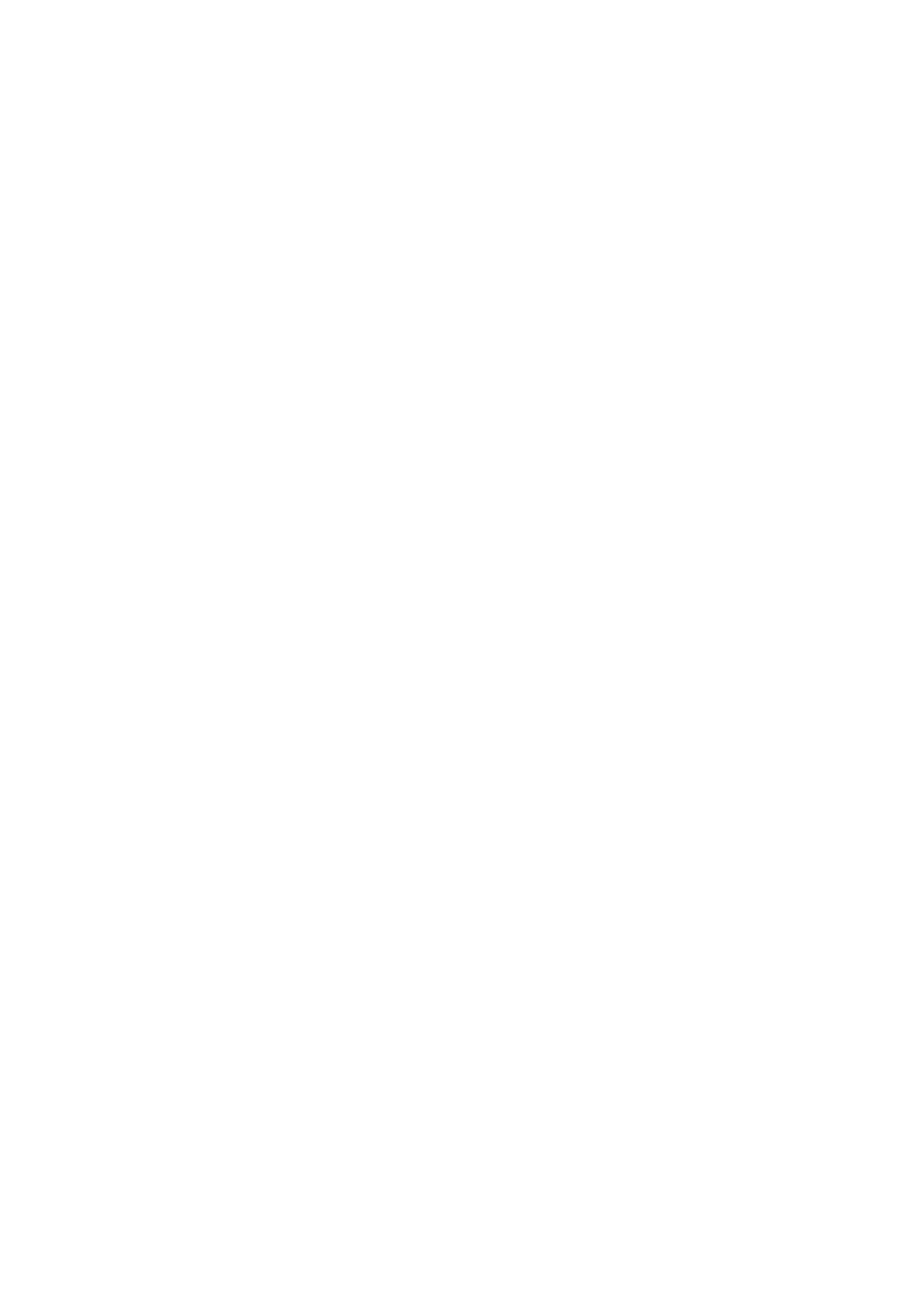Western Australia

Road Traffic Act 1974

# Road Traffic (Omnibus) Regulations 1975

### 1. Citation

 These regulations may be cited as the Road Traffic (Omnibus) Regulations  $1975<sup>1</sup>$ .

## 2. Application

- (1) Nothing in these regulations affects the operation of the Public Transport Authority Regulations 2003.
- (2) These regulations are subject to any written law and any law of the Commonwealth about assistance animals as defined in the Disability Discrimination Act 1992 (Commonwealth) section 9(2).

[Regulation 2 inserted: Gazette 23 Dec 2014 p. 4935.]

## 3. Interpretation

In these regulations unless the context requires otherwise —

omnibus means a motor vehicle that is constructed or used principally for the conveyance of passengers and is equipped to seat 8 or more adult persons including the driver, and includes a school bus;

passenger means a person carried upon an omnibus, but does not include the owner, driver or fare-collector;

school bus means an omnibus that is used solely or principally for the carriage of children to and from school.

As at 27 Apr 2015 Version 01-c0-03 page 1 Published on www.legislation.wa.gov.au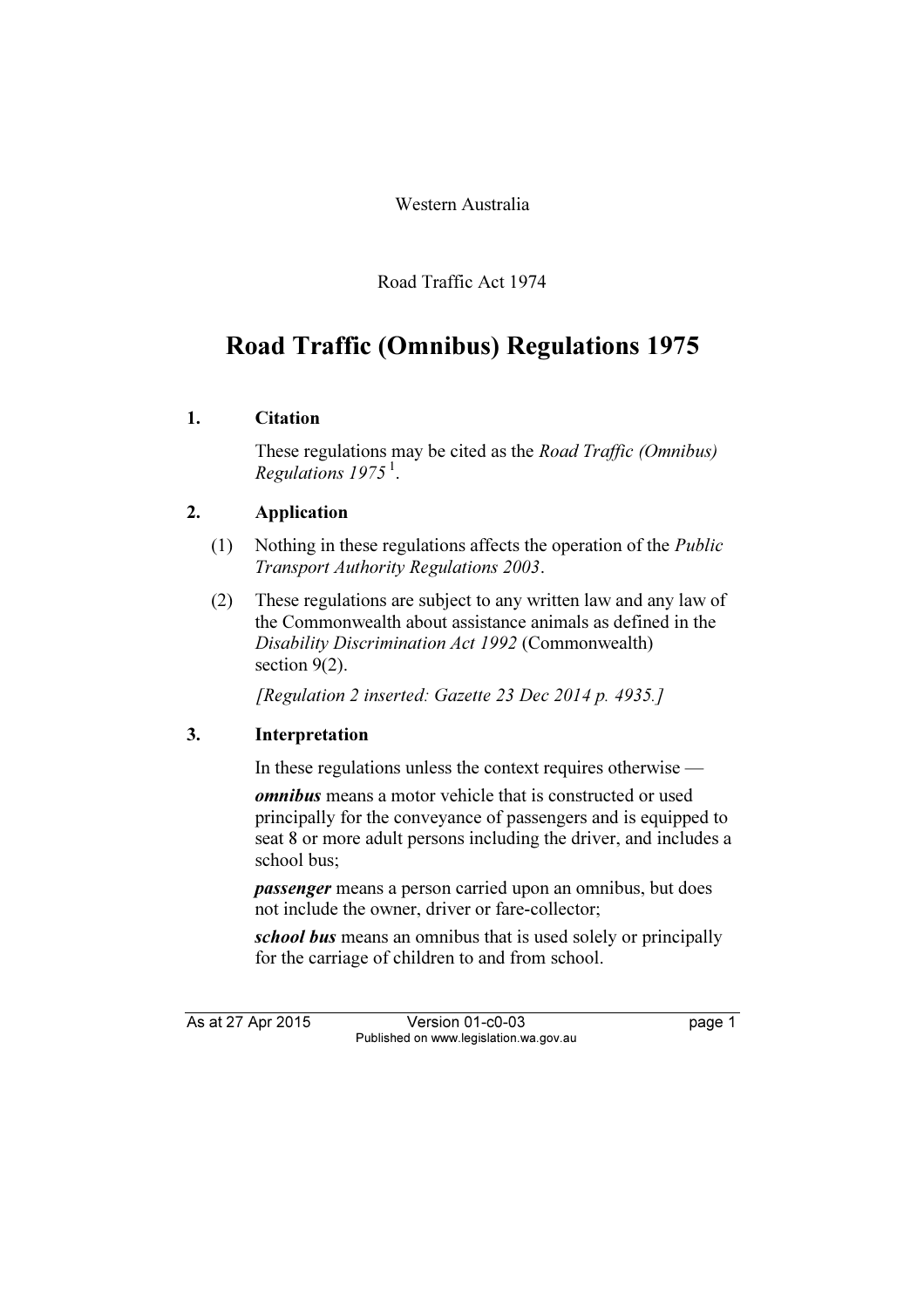### 4. Person who is drunk, etc. may not be carried on omnibus

 The driver of an omnibus shall not permit any person to board the omnibus who is —

- (a) under the influence of liquor to such extent, or is so attired, as to cause annoyance to other passengers;
- (b) noisy, violent or disorderly, or disturbing the public peace;
- (c) apparently suffering from an infectious disease or illness; or
- (d) carrying a substance of an offensive or dangerous character, or of such dimensions as to be likely to cause inconvenience to, or damage the apparel of, any other passenger,

and shall not permit any animal, subject to the *Disability* Discrimination Act 1992 (Commonwealth), to board, or be taken on board, the omnibus.

[Regulation 4 amended: Gazette 23 Dec 2014 p. 4935.]

## 5. Driver not to allow excessive number of passengers, or smoking, etc.

The driver of an omnibus shall not —

- (a) cause or permit a greater number of passengers than the omnibus is licensed to carry, to be carried on the omnibus at any one time and, for the purpose of this paragraph —
	- (i) a child apparently under the age of 6 years carried on the lap is deemed not to be a passenger; and
	- (ii) children apparently of the age of 6 years or more but apparently under the age of 14 years, shall be calculated on a ratio of 3 children being equivalent to 2 adults, any resultant fractional number being disregarded;

page 2 Version 01-c0-03 As at 27 Apr 2015 Published on www.legislation.wa.gov.au

r. 4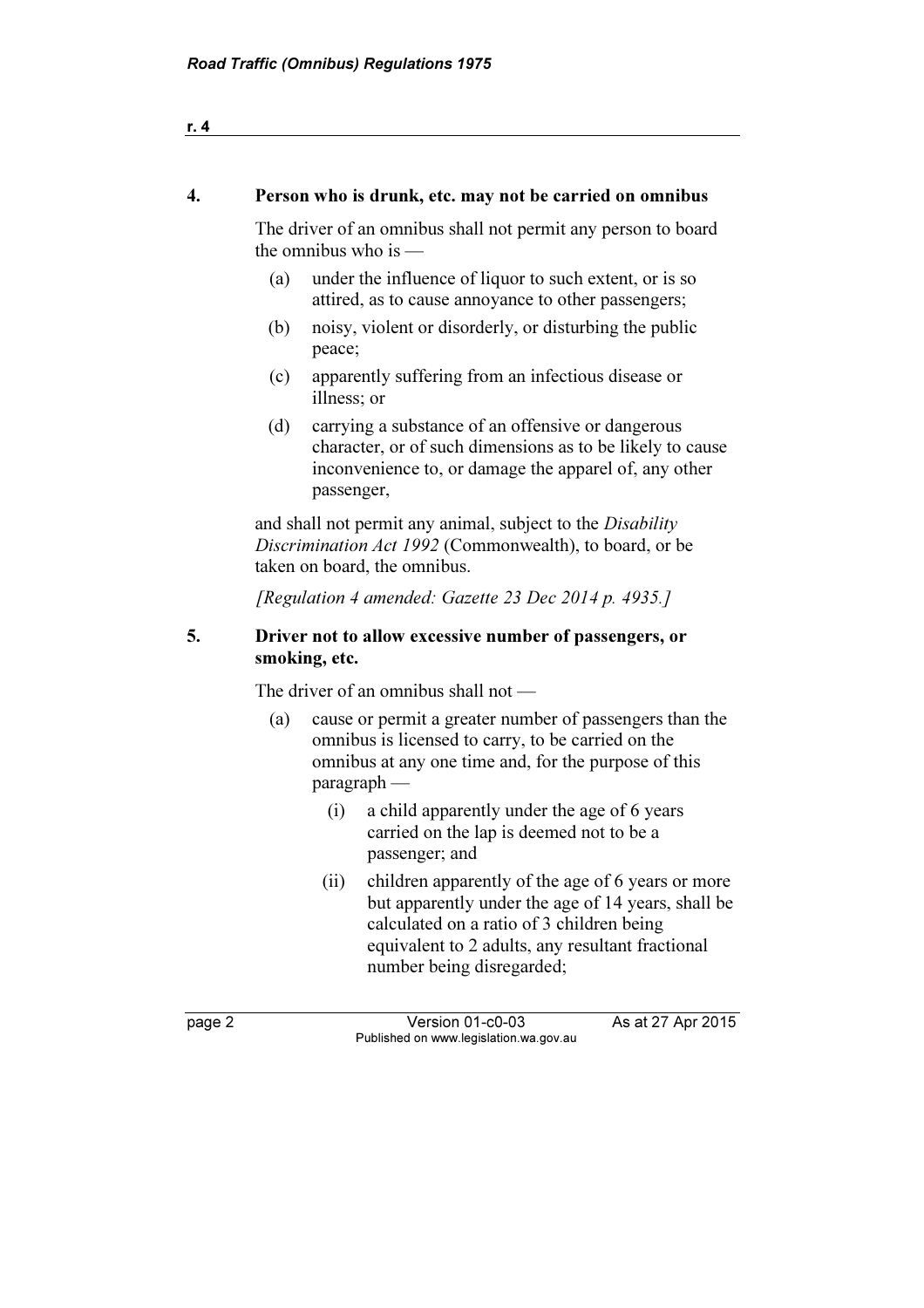- r. 6
- (b) smoke while the vehicle is conveying passengers;
- (c) suffer or permit any person to smoke in an omnibus licensed to carry more than 21 passengers, except in that portion of the omnibus or in those seats designated by notice for the purpose and then only when the omnibus is not being used as a school bus;
- (d) except in the case of a tourist omnibus, suffer or permit any person to smoke in an omnibus licensed to carry not more than 21 passengers;
- (e) cause or permit any person to occupy any position so that the driver's control of the vehicle may be impaired;
- (f) act in a disorderly or offensive manner;
- (g) while a passenger is entering or leaving the omnibus, negligently or wilfully start the omnibus, or cause the omnibus to be started, before the passenger has completely entered or alighted;
- (h) deceive, or refuse to inform, a passenger or intending passenger as to the destination of the omnibus, or the route on which it will proceed to its destination; or
- (i) unless so required by the provisions of these regulations, prevent or attempt to prevent any person wishing to become a passenger of the omnibus from entering it.

#### 6. Driver or bus inspector may request person to leave omnibus

- (1) The driver or bus inspector of an omnibus shall request a person who has entered the omnibus to alight therefrom if —
	- (a) the omnibus is already fully loaded with passengers;
	- (b) the person is under the influence of liquor, or is so attired as to cause annoyance to any passenger; or
	- (c) the person continually acts in a noisy, violent or abusive manner, after being requested to desist,

As at 27 Apr 2015 Version 01-c0-03 Page 3 Published on www.legislation.wa.gov.au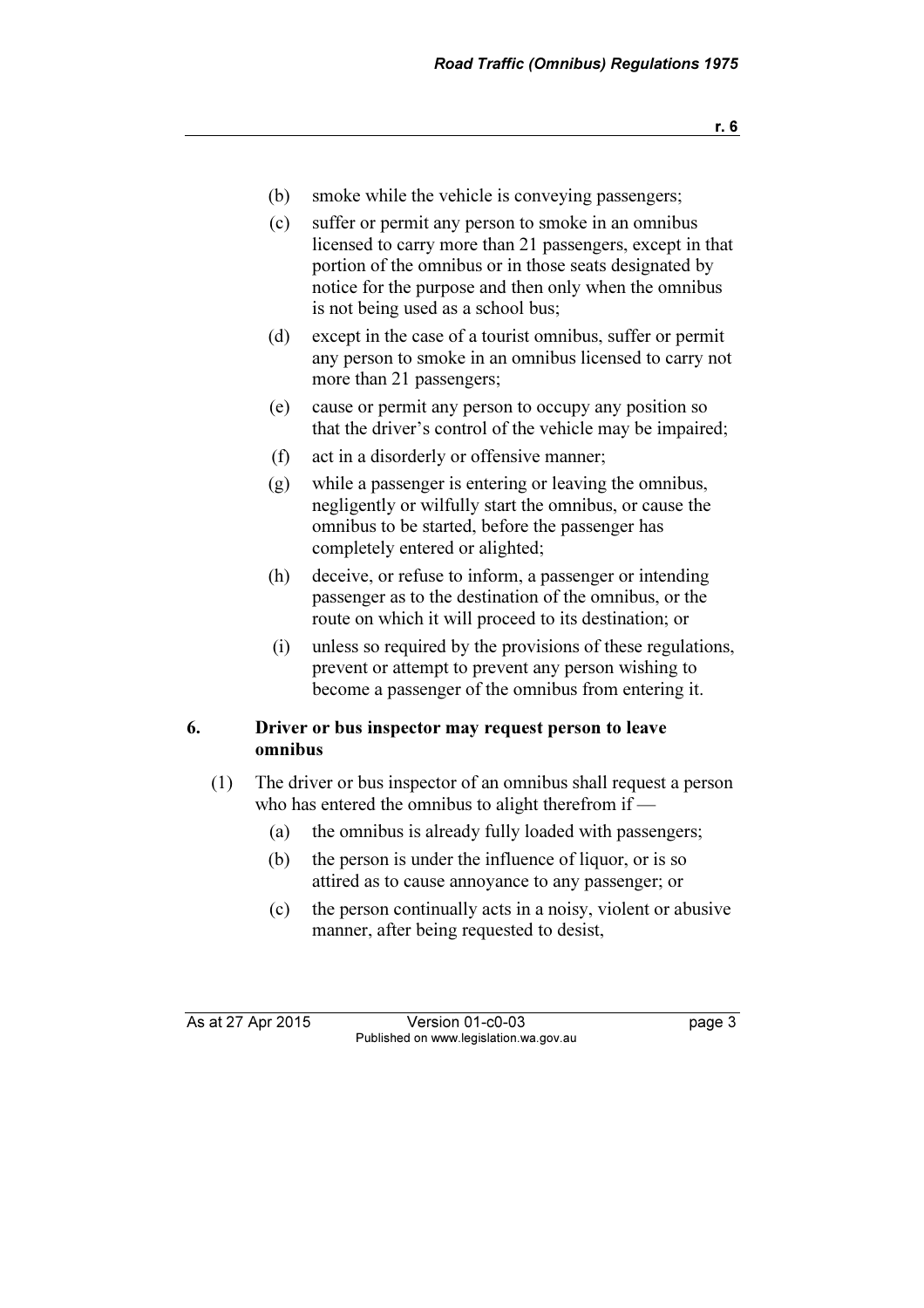and every person so requested shall thereupon alight from the omnibus.

 (2) Where a person fails or refuses to alight from an omnibus when requested to do so under the provisions of subregulation (1), the driver, bus inspector or both may remove him from the omnibus, using such force against the person as is reasonably necessary to effect his removal.

#### 7. Person not to interfere with driver of omnibus

 A person shall not occupy any position on an omnibus, if by so doing, he is likely to —

- (a) interfere with or impede the driver in controlling the omnibus; or
- (b) prevent the driver's signals from being clearly seen by the drivers of other vehicles or by pedestrians.

#### 8. Persons not to smoke, etc., on omnibus

A person shall not —

- (a) except in a tourist omnibus, smoke in an omnibus licensed to carry 21 passengers or less;
- (b) smoke in an omnibus licensed to carry more than 21 passengers, except in that portion of the omnibus or in those seats designated by notice for the purpose and then only when it is not being used as a school bus;
- (c) enter or attempt to enter an omnibus, unless he is an employee of the owner of the omnibus or is a passenger, or an intending passenger, of the omnibus;
- (d) hold on to any external part of an omnibus while it is in motion;
- (e) ride upon the roof or any part of an omnibus not intended for occupation by a passenger, when the omnibus is in motion;
- (f) enter or alight from, or attempt to enter or alight from, an omnibus while it is in motion;

page 4 Version 01-c0-03 As at 27 Apr 2015 Published on www.legislation.wa.gov.au

r. 7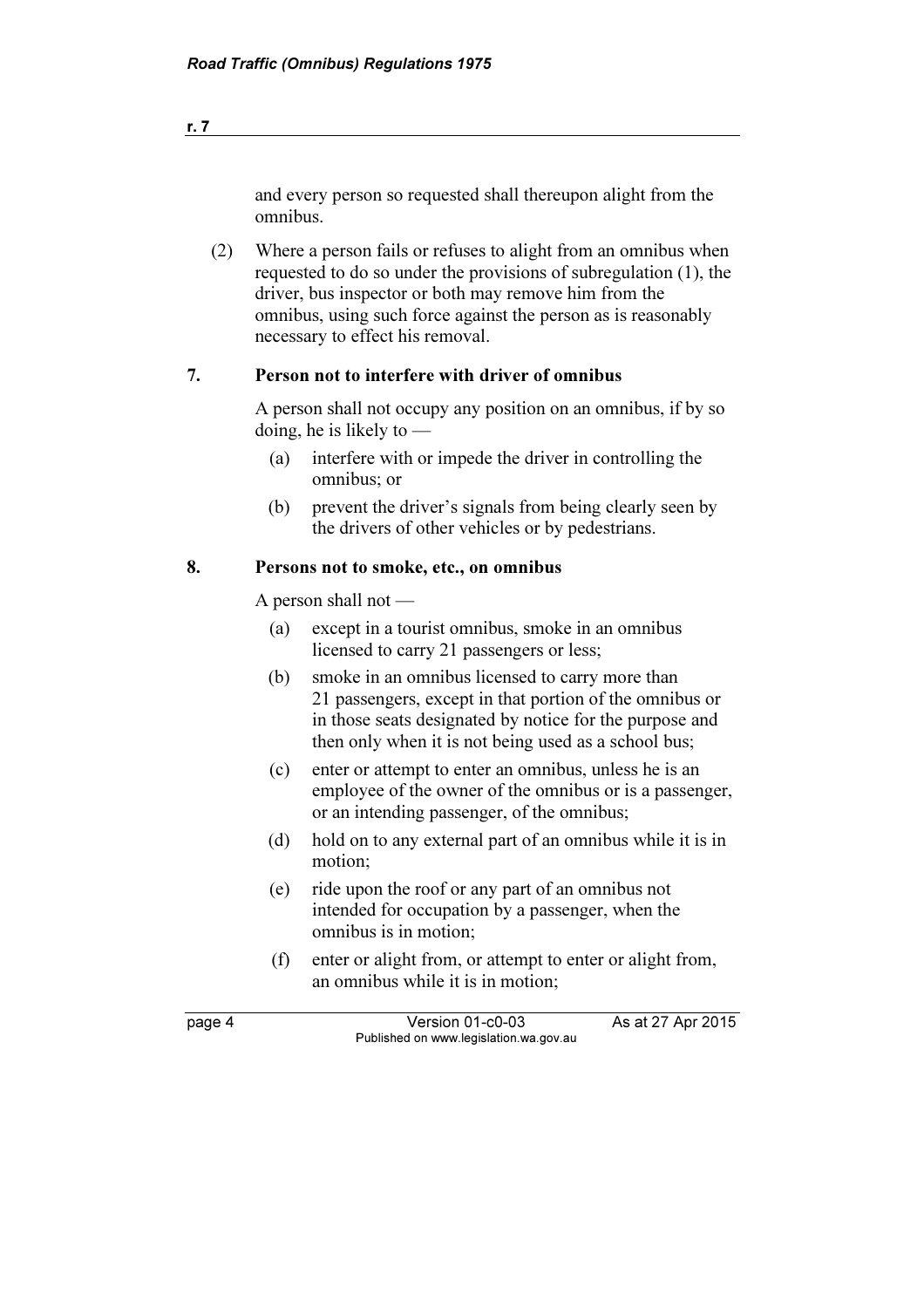- (g) except for the purpose of preventing a person entering or alighting from an omnibus while it is in motion, wilfully prevent or obstruct a person from entering or alighting from an omnibus;
- (h) enter an omnibus or, having entered an omnibus, remain thereon, —
	- (i) after being informed by the driver of the omnibus that it is already fully loaded with passengers; or
	- (ii) if he is under the influence of liquor or is so attired as to cause, or be likely to cause, annoyance to any passenger;

or

 (i) while entering, or having entered, an omnibus, act in a noisy, violent or abusive manner.

#### 9. Record of drivers to be kept

- (1) Every owner of an omnibus shall keep a record of the full name and place of abode of each person who drove the omnibus and of the dates and times at which that person drove the omnibus, and shall, subject to subregulation (2), produce those records for inspection by a member of the Police Force, on demand.
- (2) The owner of the omnibus is not required by this regulation to produce the record of drivers in respect of any period prior to 6 months of the date of the demand.

[Regulation 9 amended: Gazette 2 Feb 1982 p. 403.]

#### 10. Driver, etc., to hand in lost property

 (1) The driver of an omnibus shall, on the termination of each journey, search the omnibus for any property that may have been left in the vehicle by a passenger, and shall hand any property found by, or handed to, him, as soon as practicable, and in any case, if not sooner claimed by the passenger, within 24 hours, to the owner of the omnibus or his representative, who shall give the driver a receipt for that property.

As at 27 Apr 2015 Version 01-c0-03 Page 5 Published on www.legislation.wa.gov.au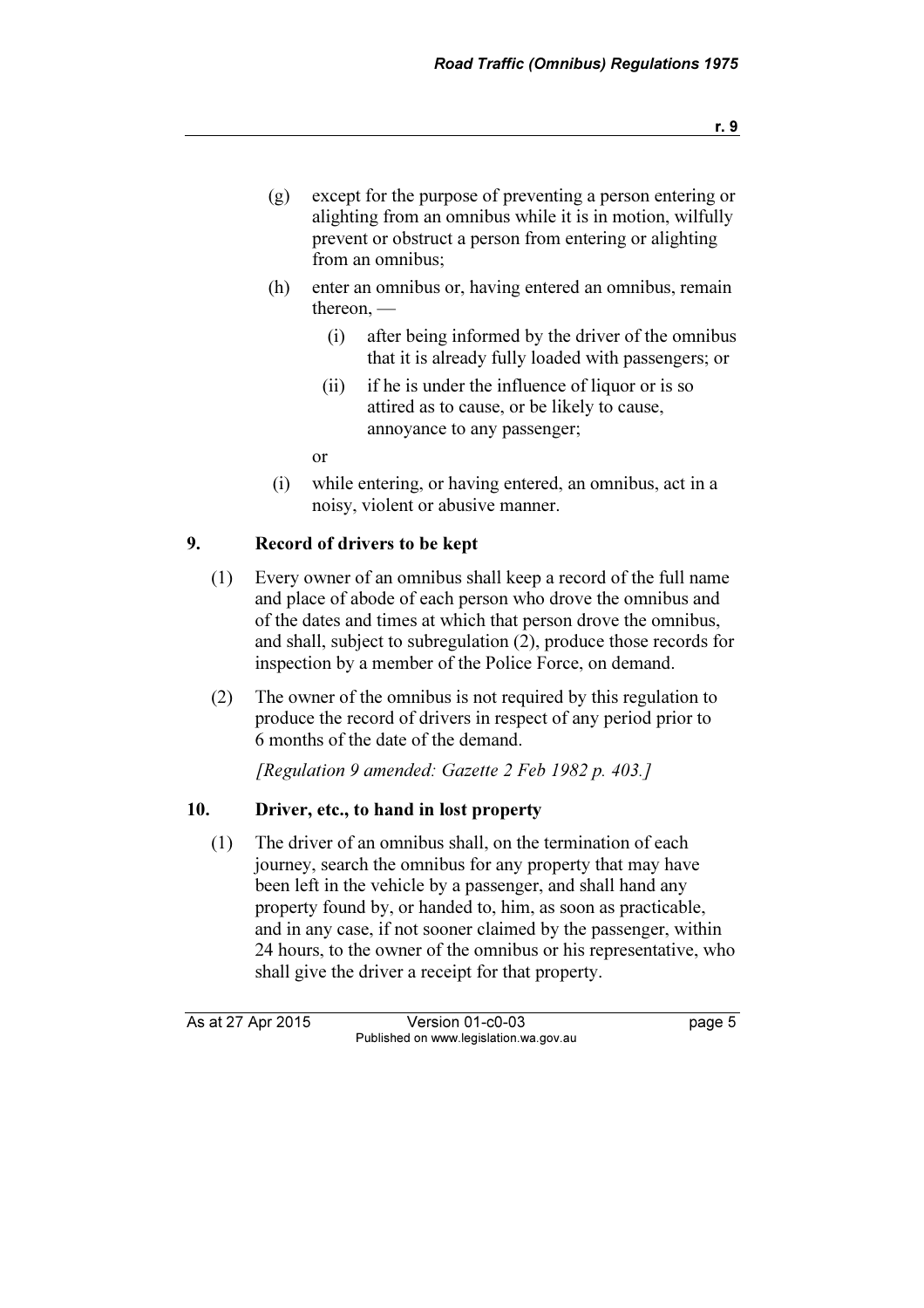| (2) |                                                                                                                                                                                                                                                                                                                                                                                                                                        |                    | Any person, not being the driver, who finds any property in an<br>omnibus shall forthwith hand that property to the driver of the<br>vehicle, in the state in which he found it.                                |
|-----|----------------------------------------------------------------------------------------------------------------------------------------------------------------------------------------------------------------------------------------------------------------------------------------------------------------------------------------------------------------------------------------------------------------------------------------|--------------------|-----------------------------------------------------------------------------------------------------------------------------------------------------------------------------------------------------------------|
| (3) |                                                                                                                                                                                                                                                                                                                                                                                                                                        | regulation shall — | The owner, or any representative of the owner of an omnibus,<br>who receives any property handed to him pursuant to this                                                                                        |
|     | (a)                                                                                                                                                                                                                                                                                                                                                                                                                                    |                    | enter in a register kept for the purpose —                                                                                                                                                                      |
|     |                                                                                                                                                                                                                                                                                                                                                                                                                                        | (i)                | a description of the property;                                                                                                                                                                                  |
|     |                                                                                                                                                                                                                                                                                                                                                                                                                                        | (ii)               | the date on which, and the circumstances in<br>which, the property was found; and                                                                                                                               |
|     |                                                                                                                                                                                                                                                                                                                                                                                                                                        | (iii)              | the name of the driver who handed the property<br>to the owner or person making the entry;                                                                                                                      |
|     |                                                                                                                                                                                                                                                                                                                                                                                                                                        | and                |                                                                                                                                                                                                                 |
|     | (b)                                                                                                                                                                                                                                                                                                                                                                                                                                    |                    | if the property is not sooner claimed by its owner, seven<br>days after its finding, take the property to the nearest<br>Police Station and obtain a receipt for the property from<br>the officer receiving it. |
| (4) |                                                                                                                                                                                                                                                                                                                                                                                                                                        |                    | A register required to be kept under the provisions of<br>subregulation (3) shall be produced by the person keeping it for<br>inspection by a police officer on demand.                                         |
| (5) | A person claiming property from the driver, owner, or<br>representative of the owner, of an omnibus shall prove to the<br>satisfaction of the person of whom it is claimed that the property<br>is, in fact, his property and shall sign any register wherein<br>particulars of this property may have been entered.                                                                                                                   |                    |                                                                                                                                                                                                                 |
| (6) | The provisions of subregulation $(3)(b)$ do not apply to any<br>property of a perishable nature that is not claimed by the owner<br>within 24 hours of its being found; and do not apply to property<br>found in a vehicle involved in the provision of a public<br>passenger transport service, as defined in the <i>Public Transport</i><br>Authority Act 2003 section 3, by the Public Transport Authority<br>of Western Australia. |                    |                                                                                                                                                                                                                 |

page 6 Version 01-c0-03 As at 27 Apr 2015 Published on www.legislation.wa.gov.au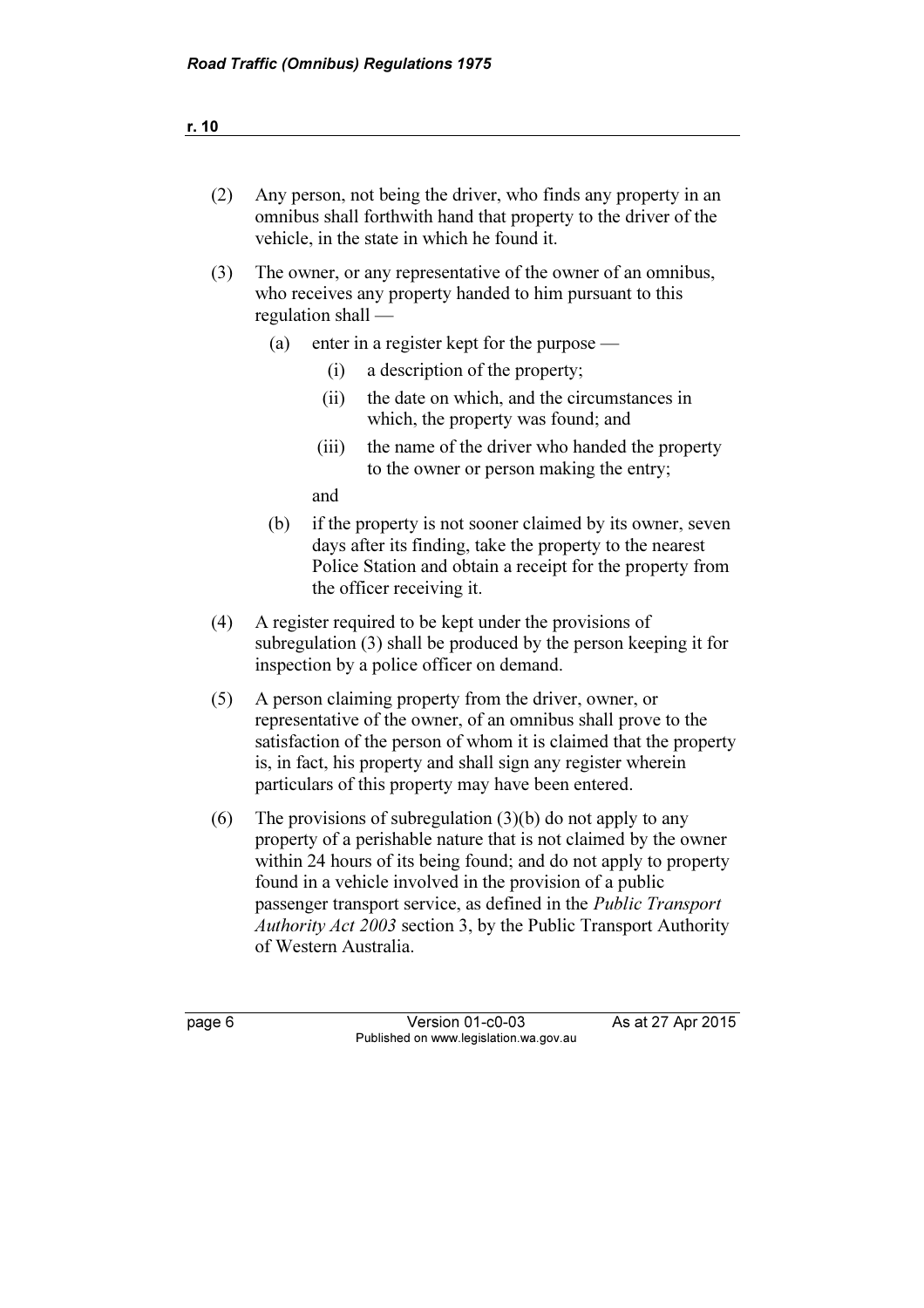r. 11

[Regulation 10 amended: Gazette 2 Feb 1982 p. 403; 23 Dec 2014 p. 4936.]

#### 11. Drivers, etc., not to demand or receive excessive fares

- (1) A driver or fare collector of an omnibus shall not demand or receive from any passenger a fare exceeding the legal fare.
- (2) The driver or fare collector of an omnibus shall, upon receiving from a passenger money of greater value than the legal fare, return the correct change to the passenger.
- (3) Every passenger of an omnibus shall pay the legal fare on demand by the driver or fare collector.

#### 12. Penalty

- (1) Every person who, by act or omission, contravenes any of these regulations is guilty of an offence and is liable, for a first offence, to a fine of not exceeding two penalty units (2 PU), and for any subsequent offence, to a fine not exceeding four penalty units (4 PU).
- (2) For the purposes of subregulation (1) an offence against these regulations shall be regarded as a subsequent offence if the person by whom it is committed has previously committed an offence against these regulations, against the Traffic (Omnibus) Regulations  $1965^5$ , as amended at any time, or against the Traffic (Omnibus) Regulations  $1974^6$ , as amended at any time.

[Regulation 12 amended: Gazette 23 Dec 1997 p. 7460.]

As at 27 Apr 2015 Version 01-c0-03 page 7 Published on www.legislation.wa.gov.au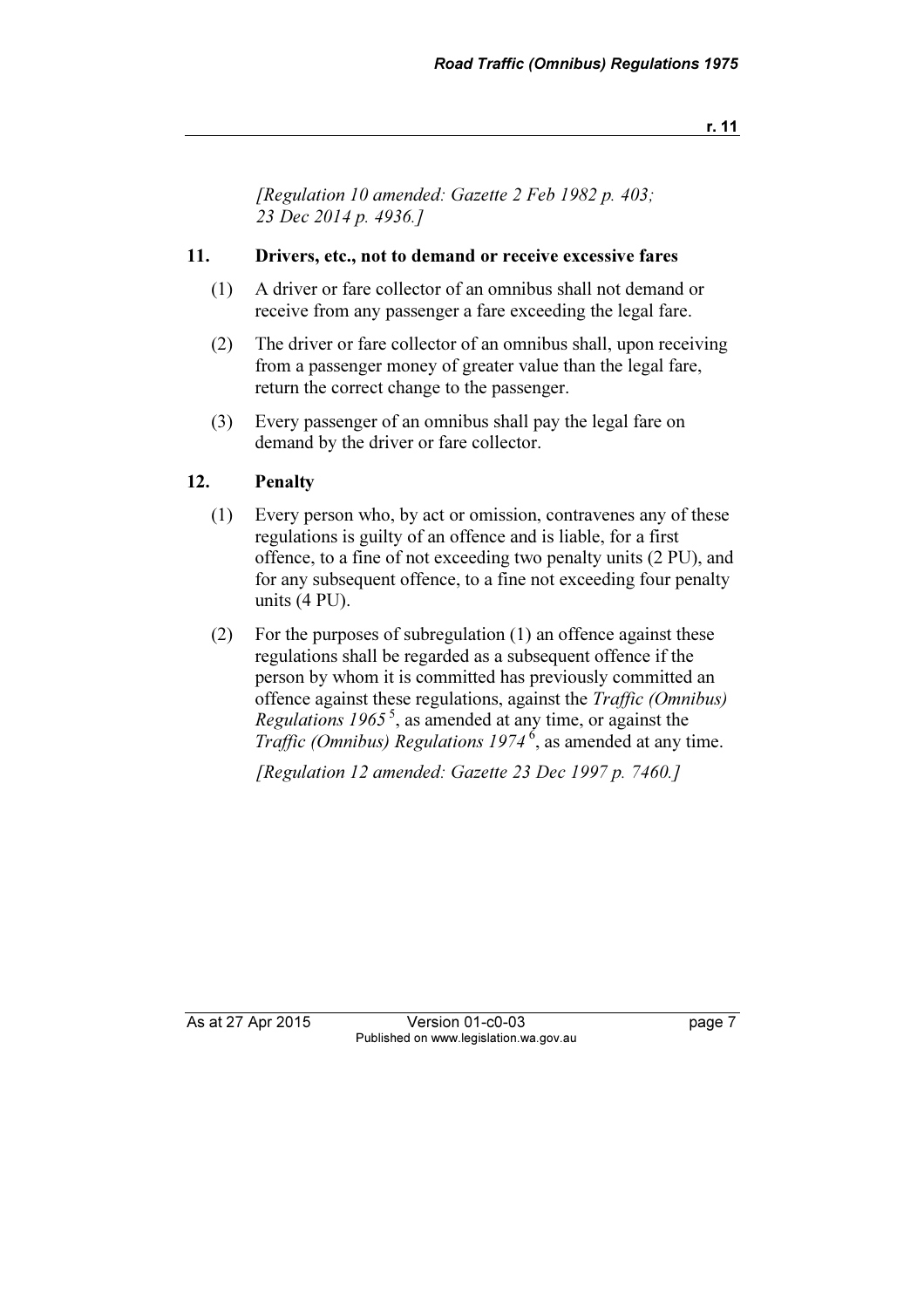#### **Notes**

1 This is a compilation of the Road Traffic (Omnibus) Regulations 1975 and includes the amendments made by the other written laws referred to in the following table. The table also contains information about any reprint.

#### Compilation table

| <b>Citation</b>                                                                           | Gazettal                    | Commencement                                             |  |  |
|-------------------------------------------------------------------------------------------|-----------------------------|----------------------------------------------------------|--|--|
| Road Traffic (Omnibus)<br>Regulations 1975                                                | 29 May 1975<br>p. $1559-61$ | 1 Jun 1975                                               |  |  |
| Road Traffic (Omnibus) Amendment<br>Regulations 1982                                      | 2 Feb 1982<br>p.403         | 2 Feb 1982 (see r. 2)                                    |  |  |
| Road Traffic (Omnibus) Amendment<br>Regulations 1997                                      | 23 Dec 1997<br>p. 7460      | 1 Jan 1998 (see r. 2 and Gazette<br>23 Dec 1997 p. 7400) |  |  |
| <b>Reprint 1: The Road Traffic (Omnibus) Regulations 1975 as at 12 Sep 2003</b> (includes |                             |                                                          |  |  |

affic (Omnibus) Regulations 1975 as at 12 Sep 2003 (includes amendments listed above)

| Road Traffic (Repeals and                | 23 Dec 2014 | 27 Apr 2015 (see r. 2(b) and        |
|------------------------------------------|-------------|-------------------------------------|
| <i>Amendment) Regulations 2014 Pt. 8</i> | p. 4913-38  | <i>Gazette</i> 17 Apr 2015 p. 1371) |

 $\overline{2}$  Repealed by the Metropolitan (Perth) Passenger Transport Trust Regulations 1977 which were repealed by the Metropolitan (Perth) Passenger Transport Trust Repeal Regulations 2002.

3 Abolished by the Public Transport Authority Act 2003 s. 91.

4 Now known as the Public Transport Authority of Western Australia.

5 Repealed by the Traffic (Omnibus) Regulations 1974 which were repealed by these regulations.

6 Repealed by these regulations.

page 8 Version 01-c0-03 As at 27 Apr 2015 Published on www.legislation.wa.gov.au